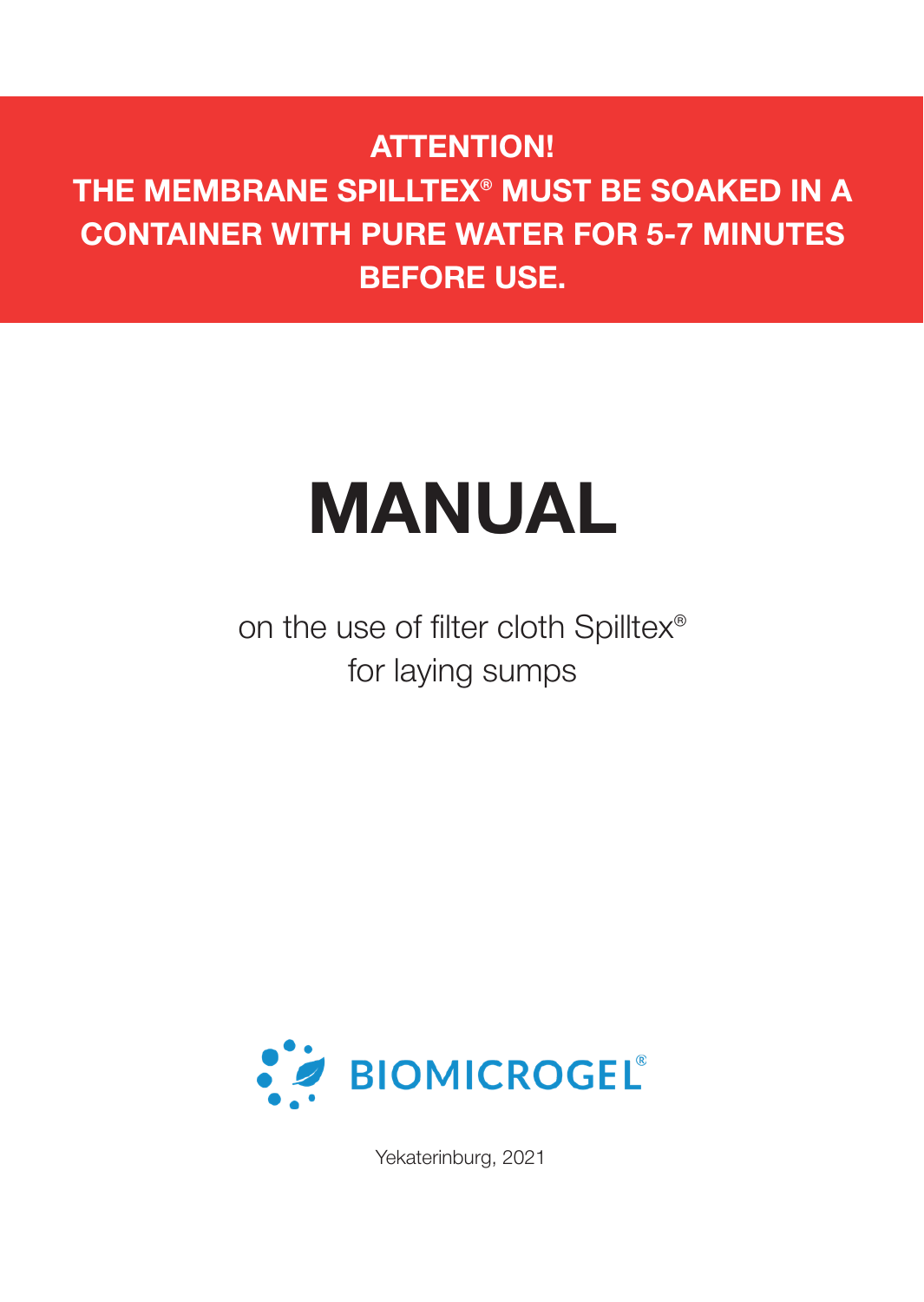## 1. Description

The filter cloth Spilltex® for laying sumps (hereinafter – the SPILLTEX® cloth) is a fabricated rectangular cloth made of natural cotton fabric modified with a microgel solution based on natural polysaccharides Biomicrogel®. This cloth is reinforced with slings and equipped with eyelets (D=18 mm) along the short edge to attach it to the ground (figures 1a and 1b). It is used to capture and collect any types of petroleum products (diesel fuel, gasoline, grease, oils) within a sump.

#### Operating principle:

- 1. The Spilltex® cloth is laid on the sump surface in the way of the groundwater flow.
- 2. The Spilltex® cloth allows water to pass through and holds oil products within the sump.
- 3. The collected oil products are removed by any available tools (with nets, skimmers, and etc.).

#### Component parts:

- 1. The filter cloth for laying sumps Spilltex® 1 pc.
- 2. Pegs 200 mm 1 set.
- 3. Pegs 400 mm 1 set.

## 2. Preparation for work and installation



Figure 1a. Filter cloth Spilltex® for laying sumps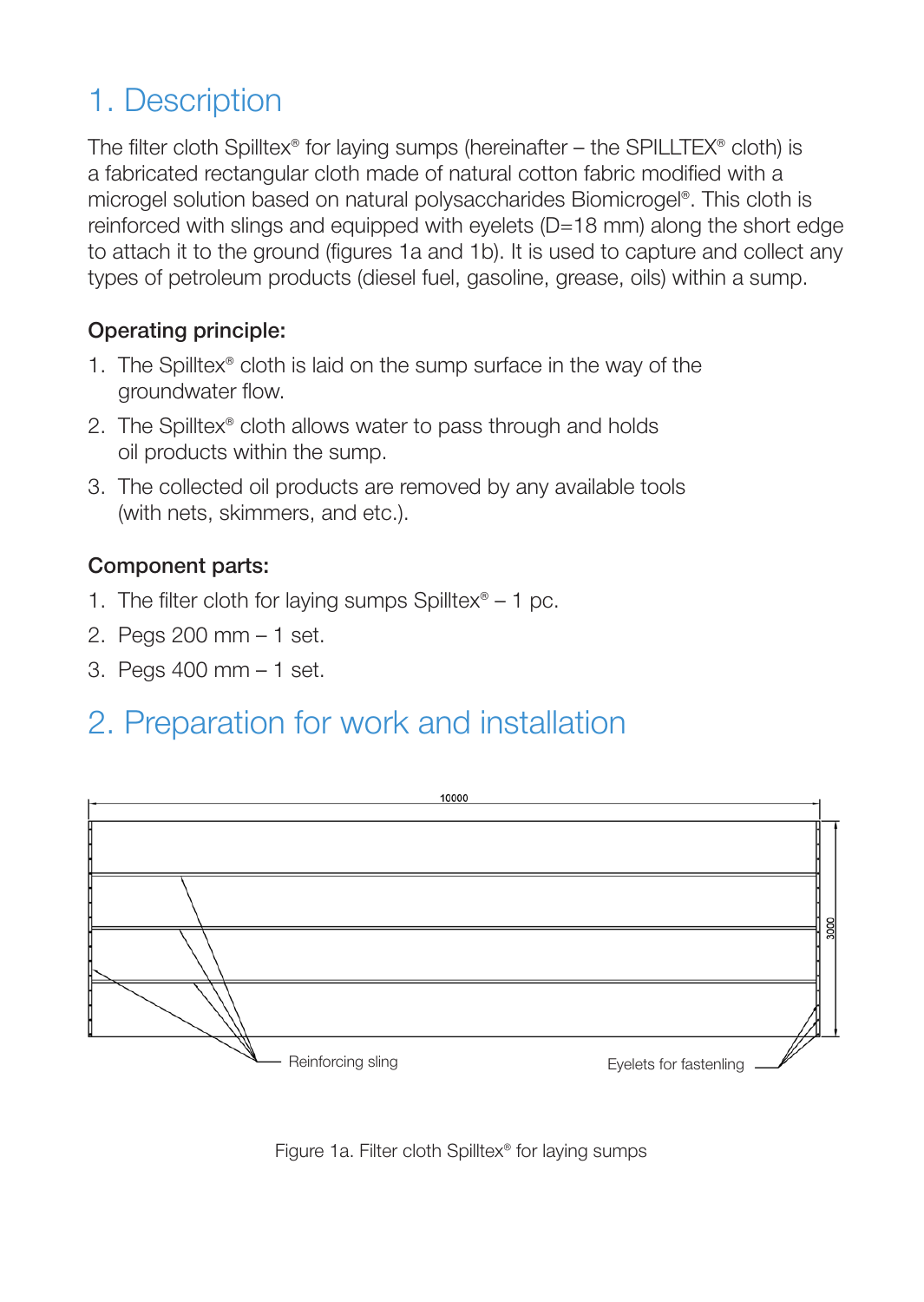

Figure 16. He filter cloth for laying sumps Spilltex®

#### 2.1 Drainage layer installation

The bottom and walls of the sump are wrapped with a drainage fabric to protect the membrane from clogging by mechanical particles Any permeable drainage (geotextile) material is used as a drainage fabric (dornit, tarpaulin, and etc.) If the sump area exceeds possible drainage fabric sizes, the drainage layer should be made of several drainage fabrics that are connected together by any available tools (stapler, thread, glue). The drainage cloth is attached to the ground with pegs (200 mm/ 400 mm). A solid mounting platform is installed on the sump bottom to mount the Spilltex® cloth later. The platform can consist of four euro pallets.

It is recommended to shut off the water supply to the sump and drain it if the sump is used before laying the Spilltex® cloth (the stump is full of water).

#### 2.2 Spilltex<sup>®</sup> cloth activation

#### The Spilltex® cloth is used only in wet form!

The cloth is soaked in a container with pure water (free from diesel fuel, grease, oils, and other petroleum products) for 5-7 minutes. The Spilltex® cloth is completely submerged in the water. If it's impossible to do, the cloth is soaked in parts. The uniformity of wetting the surface of the Spilltex® cloth is controlled by visual inspection. The dry surface of the Spilltex® membrane exposed to petroleum products reduces the efficiency of the Spilltex® cloth.

#### Do not wring out the Spilltex® cloth after the soaking procedure!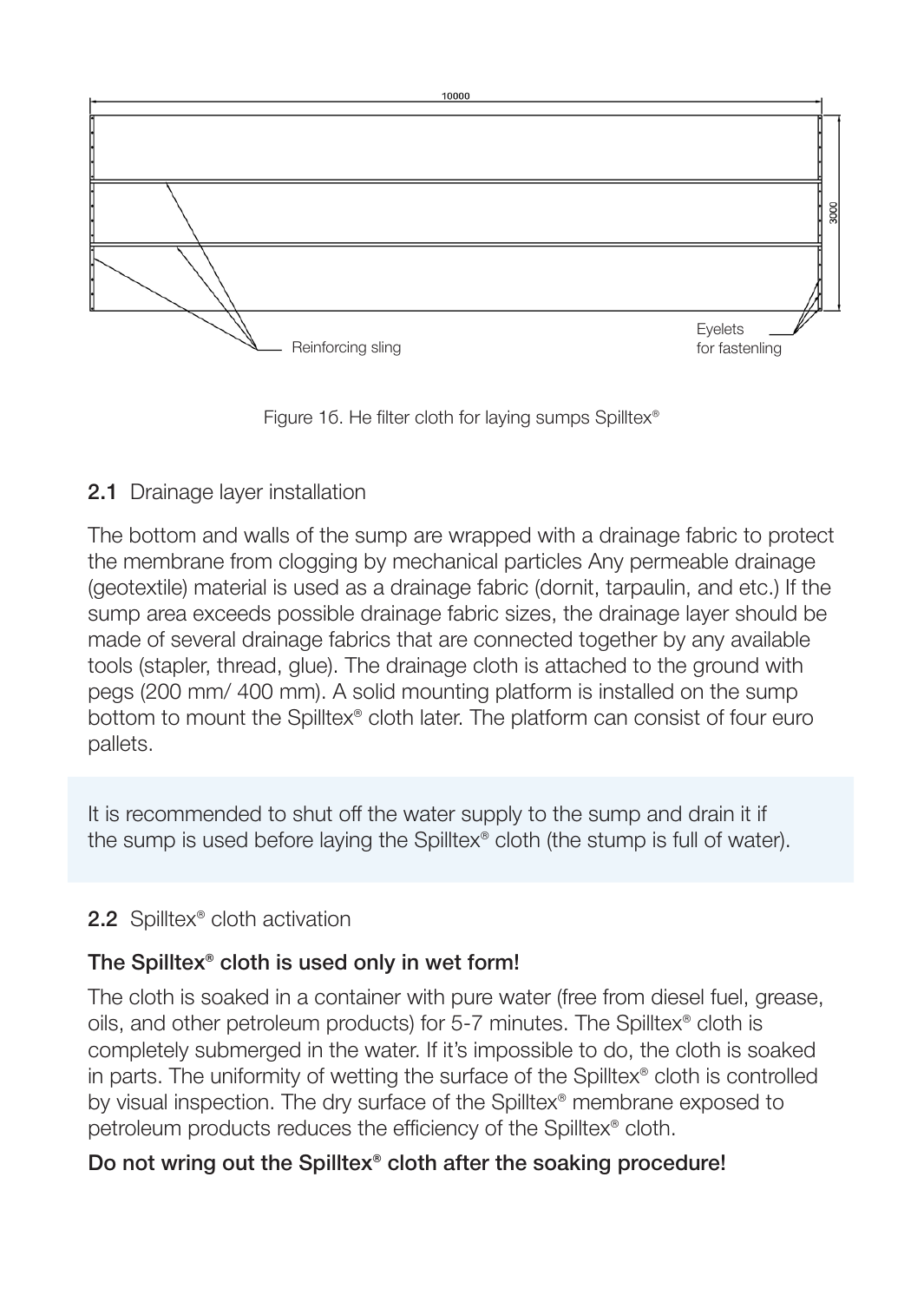#### 2.3 Spilltex<sup>®</sup> cloth installation

At least three men are required to install the Spilltex® cloth. Two men unwrap and descend the Spilltex® cloth from a bank to the sump and attach it through eyelets to the ground with pegs (200 mm / 400 mm). The third man lays the cloth on a mounting platform at the sump bottom.

The Spilltex® cloth is overlapped clockwise from the entrance of the sump (Figure 2) to provide an equal hermetic coating of the sump walls perpendicular to the groundwater flow. Spilltex® cloths are attached to each other and to the drainage layer by any available tools: staples, a stapler, or universal polymer glue.

In order to lay a small sump, Spilltex® cloths are cut into 2 parts so that eyelets are always along one short edge.

## 3. Disposal

All collected wastes and contaminated materials must be disposed of in accordance with existing legislation

Depending on the contamination degree of the Spilltex® cloth with petroleum products and in accordance with the legislation of the Russian Federation, the following FCCW codes are applied:

- 4 43 212 56 61 4 filter cloth made of natural fibers contaminated with petroleum products in an amount of less than 15%.
- 4 43 212 51 61 3 cotton filter cloth contaminated with petroleum products in an amount of 15% or more.